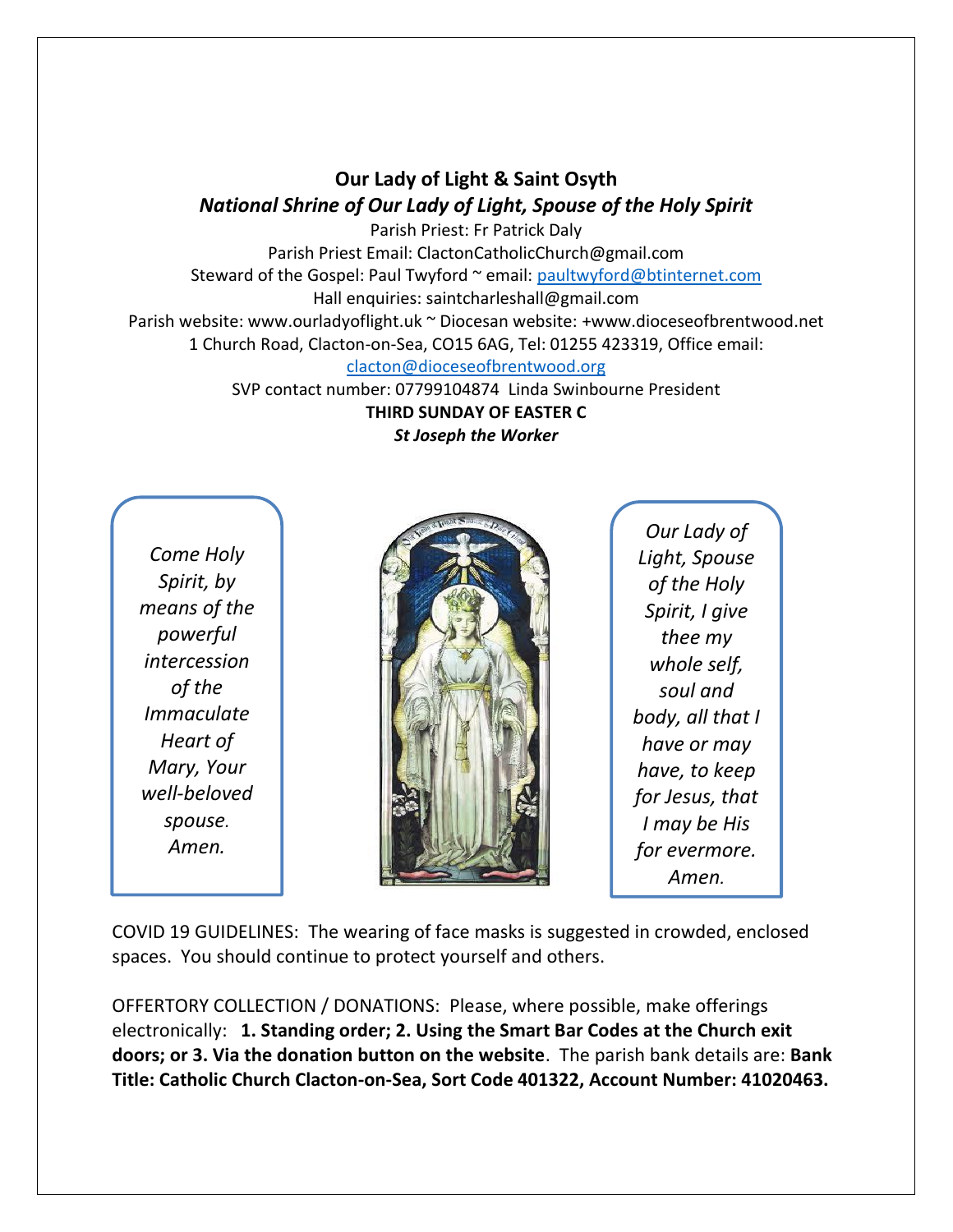Members of the gift-aid scheme should quote their name and gift aid number in the Reference.

Funds received last week:

Electronic Offerings £598.00 of which £506.00 was gift aided. Collection Offerings £693.00 of which £212.00 was gift aided. Second Collection 'Holy Places' £216.47 of which £119.00 was gift aided.

Thank you for your generosity, for Gift Aiding your offerings, and for your support of the Parish. Fr Patrick.

## JOHN 21:1-19

In John's Gospel, the Risen Jesus Christ appears to Peter and the disciples. The disciples had been out fishing all night and had caught nothing. Jesus tells them, 'Throw the net out to starboard and you'll find something'. They catch an enormous load of fish: 'so many fish that they could not haul the net into the boat'. The fishermen were to become fishers of men and women. This enormous catch was a symbol of the growth of the Church through their witness and ministry. At this point John recognised Jesus on the shore, and Peter jumped out of the boat to greet Him. Jesus invited the disciples to 'Come and have breakfast'. By means of touch and the sharing of a meal, the Risen Jesus established direct contact with His disciples. Jesus showed them that He possessed a real and glorious body. Jesus spoke to Peter, who had denied Him three times before His passion. Jesus asked Peter three times whether he loved Him? Three times Peter told Jesus that he loved Him. Jesus instructed Peter on each occasion: to 'feed my lambs', to 'look after my sheep' and to 'feed my sheep'. This was Peter's conversion through the tears of repentance and a threefold affirmation of Peter's love for Jesus. Jesus was preparing Peter for the leadership of His Church on earth. The 'power of the keys' designated Peter's authority to govern the house of God, which is the Church. Jesus, the Good Shepherd, confirmed this mandate after His resurrection to Peter. The proof of Peter's love for Jesus was to be his ministry to His flock – the Church. Jesus gave Peter a warning of his death and instructed him to 'follow me'. As Jesus called the disciples to be His witnesses throughout the world, He also calls each one of us here today. We are called to be witnesses to Jesus Christ and the Good News. Jesus gave us His Church to support and sustain us in our Mission. Through the Church, we are fed by the Word of God, the Holy Sacraments, and most especially the Holy Eucharist: The Body and Blood of Our Lord Jesus Christ.

FUNERAL: The following funeral is taking place next week:

• Thursday  $5<sup>th</sup>$  May - Mary & Dominic Henley

Please pray for the repose of their souls and for John Henley.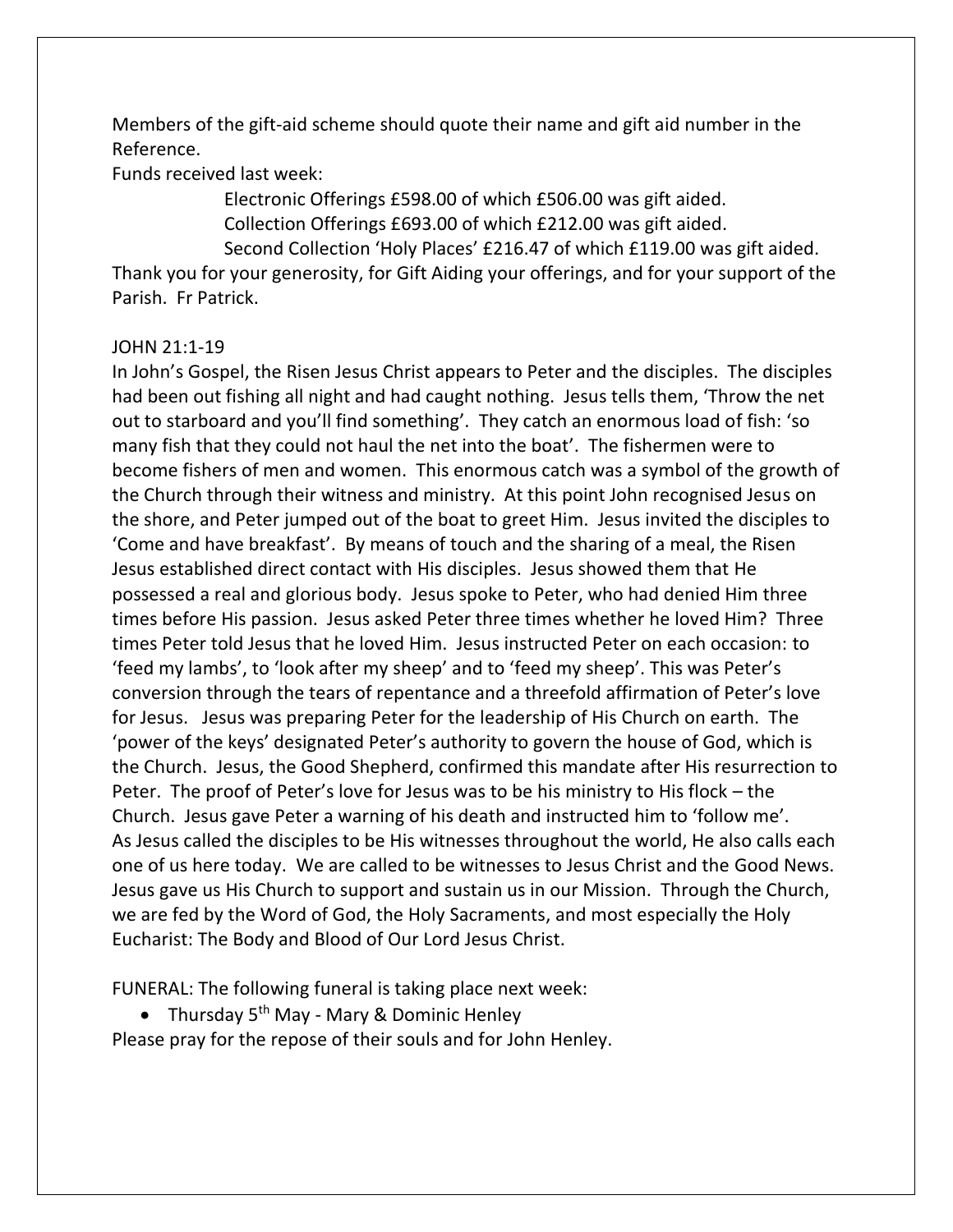QUEEN ELIZABETH II PLATINIUM JUBILIEE GARDEN PARTY: You are invited by the SVP to join the celebration in the Presbytery Garden on Monday  $6<sup>th</sup>$  June 2pm to 4pm.  $£10$ tickets available after all Sunday Masses – includes buffet lunch, raffle, bingo, and a glass of bubbly. Contact Peter McManamon on 07954090461 for further details.

10.30 MASS COFFEE CLUB: Resumes this weekend. Thank you for the volunteers.

PARISH CHOIR: We have a wonderful choir in our Parish who are appealing for new members. Please let Fr Patrick know if you can help.

VOCATIONS DISCERNMENT EVENING: Tuesday 3rd May at Edmond of Canterbury Church in Loughton. Speaker will be Fr Gary Dench. Contact Fr Mark vocprom@dioceseobbrentwood for further details.

DIOCESAN PILGRIMAGE TO WALSINGHAM: A coach has been booked for Saturday 28th May 2022. To book your seat on the coach, please put your name and contact number on an envelope containing the coach fee of £20.00 per seat, and give it to a Church Steward at Mass. Bookings will be on a first come, first serve basis. The closing date for bookings will be Sunday 8<sup>th</sup> May.

COLUMBAN FATHERS MISSION APPEAL: Fr Pat O'Beirne will be speaking at all Sunday Masses over the weekend  $14<sup>th</sup>$  /  $15<sup>th</sup>$  May and will make an appeal for the work of the Columban Fathers.

| Saturday 30 <sup>th</sup> April 2022. | 9.30 am.               | <b>MASS: A E Litter Intentions</b> |
|---------------------------------------|------------------------|------------------------------------|
|                                       |                        | Parish.                            |
| Saturday 30 <sup>th</sup> April 2022. | 11.00 am to 12.00 pm   | <b>SACRAMENT OF</b>                |
|                                       |                        | <b>RECONCILIATION:</b>             |
|                                       |                        | Confessions will be heard in       |
|                                       |                        | the Sacristy.                      |
| Saturday 30 <sup>th</sup> April 2022. | 11.00 am to 1.00 pm.   | Church is open for private         |
|                                       |                        | prayer with Exposition of the      |
|                                       |                        | <b>Blessed Sacrament.</b>          |
| Saturday 30 <sup>th</sup> April 2022. | 12.00 pm.              | THE HOLY ROSSARY                   |
| Saturday 30 <sup>th</sup> April 2022. | $6.00 \,\mathrm{pm}$ . | MASS: Julie Benz & Family          |
| Vigil of the Third Second             |                        | Shane.                             |
| Sunday of Easter (C).                 |                        |                                    |
| Sunday 1 <sup>st</sup> May 2022.      | 8.30 am.               | MASS: Ciaran Joseph Whelan         |
| Third Sunday of Easter (C).           |                        | Intentions                         |
| St Joseph the Worker.                 |                        | Thomas Whelan.                     |

## **THIS WEEK'S SERVICES.**